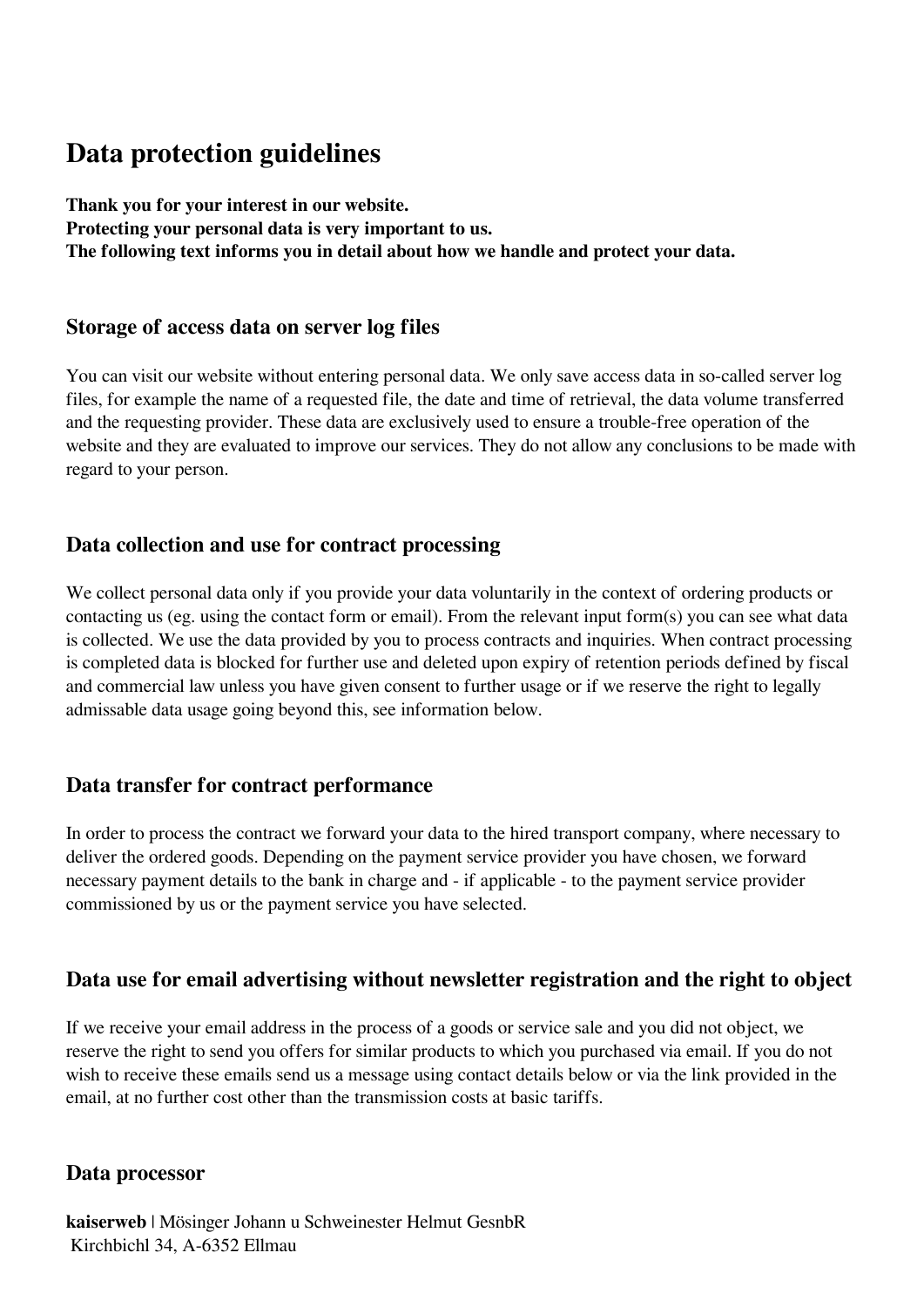#### Tel.: **[+43 676 84 29 73 200](tel:+43676842973200)** | E-Mail: [office@kaiserweb.at](mailto:office@kaiserweb.at)

**Incert E Tourismus GmbH & CoKG** | Lederfabrik Linz Leonfeldner Straße 328, 4040 Linz Tel.: [+43 732 890018-0](tel:+437328900180) | E-Mail: [office@incert.at](mailto:office@incert.at)

### **Use of data for postal advertising and your right to object**

In addition, we reserve the right to save your first and last name, mailing address and - if we have received this additional information from you as part of the contractual relationship - your title, academic status, date of birth and occupation, branch or business name for our own advertising purposes, eg. for sending interesting offers and information on our products by post. You can object to the storage and use of your data for these purposes at any time by sending a message to the contact address below.

#### **Use of Google Fonts**

This website integrates external fonts from Google Fonts. Google Fonts is a service provided by Google Inc. (USA). The fonts are integrated by calling a server at Google in the USA, whereby it can be assumed that requests will be saved by Google. You can find more information about this in the Google Fonts FAQ at https://developers.google.com/fonts/faq#what-does-using-the-google-fonts-api-mean-for-the-privacy-ofmy- Users or the Google data protection notices at https://www.google.de/intl/de/policies/.

#### **Use of myfonts.com**

This website integrates external fonts from [myfonts.com.](https://www.myfonts.com/)

#### **Use of cookies**

We use cookies for data collection and storage. Cookies are small text files saved on your computer, where they are harmless. They do not contain viruses and do not allow us to spy. Two types of cookies are used. Temporary cookies are automatically deleted after closing a browser session (session cookies). Other cookies remain on your computer and allow us to re-identify youir browser when you log on again (permanent cookies). With the help of cookies it possible for us to understand your usage behaviour for the above mentioned purposes and to a corresponding extent. They should also enable you to surf the web in an optimised manner. We also collect this data only in anonymous form. You can set your internet browser so that our cookies cannot be stored on your end device or cookies that have already been stored are deleted. Under data protection, see link below, you will find a list of the different types of cookies that are used on our website and a brief explanation of their resprective purposes.

#### **Data protection declaration for the use of Hotjar**

We use the Hotjar software (http://www.hotjar.com, 3 Lyons Range, 20 Bisazza Street, Sliema SLM 1640,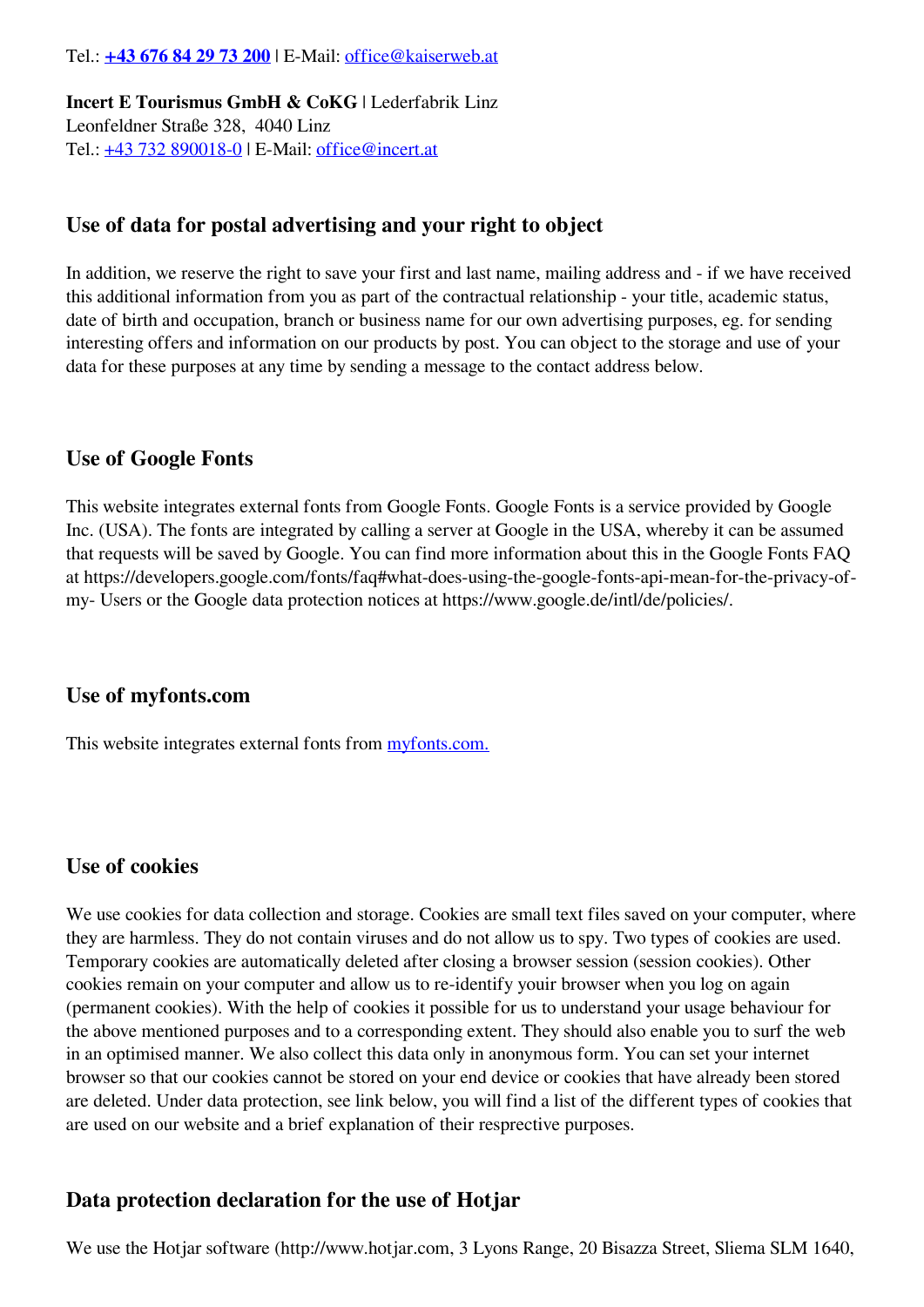Malta, Europe) to improve the user experience on our website. Using Hotjar can measure and evaluate user behaviour (mouse movements, clicks, scroll height etc.) on our website. For this purpose, hotjar places cookies on users' end devices and can store data from users such as browser information, operating system, length of stay on the page etc. in anonymous form. You can prevent this data processing by Hotjar by deactivating the use of cookies in the settings of your web browser and deleting cookies that are already active. You can find out more about data processing by Hotjar [here](https://www.hotjar.com/privacy).

# **Use of Google Fonts**

This website integrates external fonts from Google Fonts. Google Fonts is a service of Google Inc. (USA). The fonts are integrated by calling up a server at Google in the USA, whereby it can be assumed that requests will be saved by Google. You can find more information on the Google Fonts FAQ under https://d evelopers.google.com/fonts/faq#what-does-using-the-google-fonts-api-mean-for-the-privacy-of-my-users or the Google data protection notice at https://www.google.de/intl/de/policies/.

## **Use of Google Analytics for web analysis**

This website uses Google Analytics, a web analytics service provided by Google, Inc. (www.google.de). Google Analytics uses for example "cookies" which are text files placed on your computer to help the website analyze how users use the site. The information generated by the cookies about your use of the website will usually be transmitted to and stored by Google on servers in the United States of America. In case IP anonymization is activated on this website, Google uses your IP address in a truncated form within European Union member states or in other signatories of the Agreement on the European Economic Area. Only in exceptional cases the full IP address is transmitted to servers of Google in the US and truncated there. Google Analytics will not associate your anonymized IP address transmitted by your browser with any other data held by Google. Furthermore you can prevent the collection of data generated by the cookie and related to your use of the website (incl. your IP address) by Google and the processing of these data by Google by downloading and installing a specific browser plugin available by using the following link: [http://tools.google.com/dlpage/gaoptout?hl=en](http://tools.google.com/dlpage/gaoptout?hl=de)

### **Data protection declaration for the use of Google +1**

Erfassung und Weitergabe von Informationen:

The +1 button lets you publish information worldwide. Via the Google +1 button, you and other users receive personalized content from Google and our partners. Google stores both the information that you entered for a piece of content +1 as well as information concerning the page you were visiting when you clicked on +1. Your +1's can be shown as tips together with your profile name and photo in Google services, such as search results or your Google profile, or in other places on websites and in ads on the Internet.

Google records information on your +1 activities to improve Google services for you and others. To be able to use the Google +1 button, you need a globally visible, public Google profile that must contain at least the name chosen for the profile. This name is used in all Google services. In some cases, this name can also replace another name that you have used when sharing content via your Google account. The identity of your Google profile can be displayed to users who know your e-mail address or have other identifying information about you. In addition to the above-described uses, the information you provide is used in accordance with the applicable Google data protection/privacy policies. Google may publish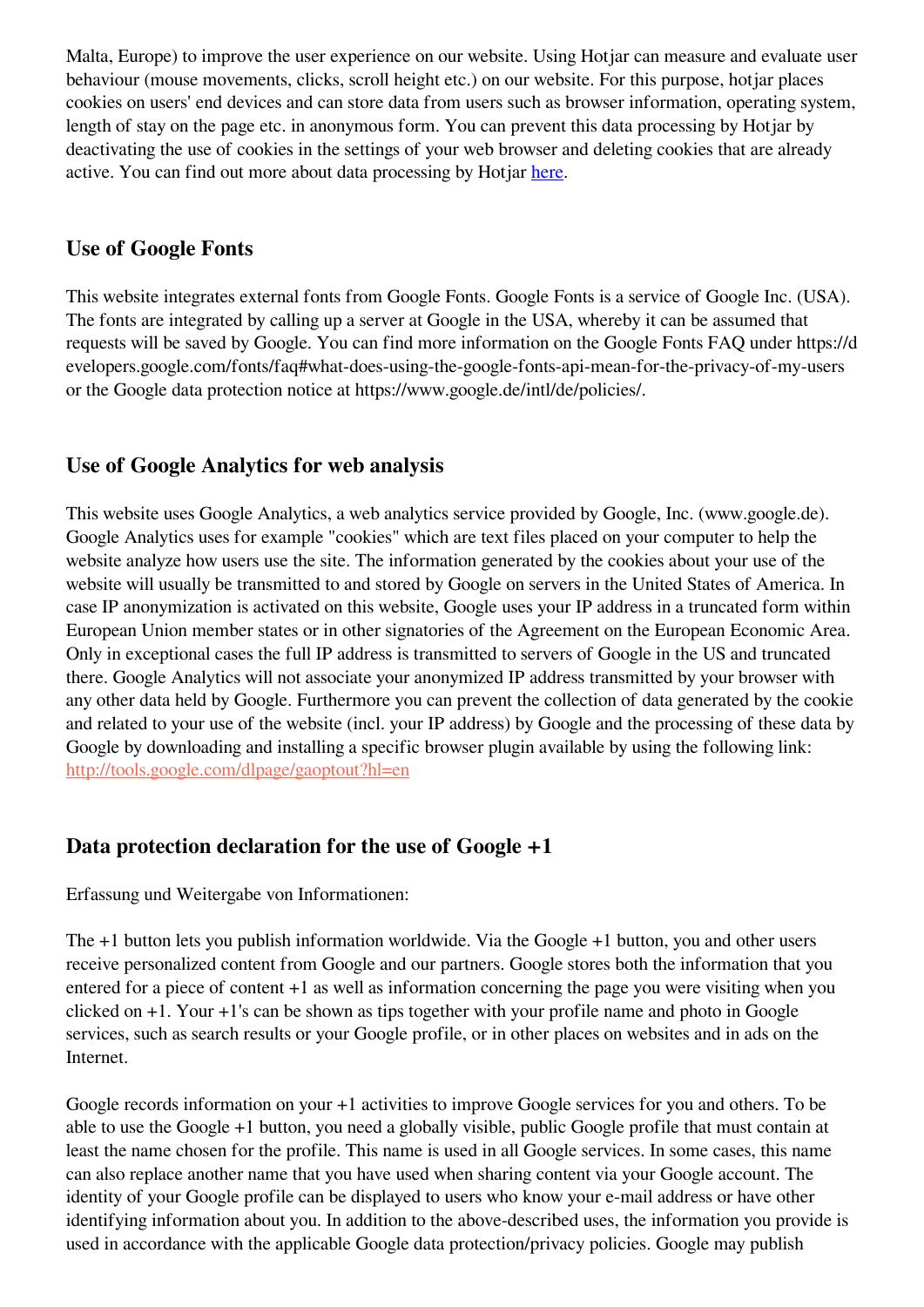aggregate statistics regarding the +1 activities of users or disclose these to users and partners, such as publishers, advertisers or associated websites.

### **Use of Facebook Plugins**

Our website also uses social plugins ("plugins") provided by the social network Facebook, operated by Facebook, Inc., 1601 S. California Avenue, Palo Alto, CA 94304, USA ("Facebook"). The plugins are identifiable by a Facebook logo or the notice "Facebook Social Plugin." For a full list of all Facebook plugins please see http://developers.facebook.com/plugins

When you visit a page of our website that contains such a plugin, your browser establishes a direct connection to Facebook servers. Facebook directly transfers the plugin content to your browser which embeds the latter into the website, enabling Facebook to receive information about your access to the respective page of our website, even if you do not have a Facebook account or if you are not logged into Facebook at this point in time. This information (incl. your IP address) is transmitted by your browser directly to a Facebook server of in the US and stored by it.

If you are logged into Facebook, your visit can be directly assigned to your Facebook account. If you interact with the plugins, for example by clicking the "Like" button or entering a comment, the corresponding information is transmitted from your browser directly to Facebook and stored by it. In addition, the information is published on your Facebook site and is made available to your Facebook friends.

For the information on the purpose and scope of data collection and further processing by Facebook, as well as your rights in this respect and settings options for protecting your privacy, please read Facebook's privacy policy: http://www.facebook.com/policy.php

If you do not want Facebook to connect the data concerning your visit to our website with your data already stored by Facebook, please log off Facebook before entering our website. Further you can fully block Facebook plugins by using add-ons for your browser, for example the "Facebook Blocker" (http://webgraph.com/resources/facebookblocker/) or the script blocker "NoScript" (http://noscript.net/).

### **Use of Instagram Social Plugins**

Our website uses so-called Social Plugins ("Plugins") from Instagram, which is operating by Instagram LLC., 1601 Willow Road, Menlo Park, CA 94025, USA ("Instagram"). The Plugins are marked with an Instagram logo, for example in the form of an "Instagram camera". An overview of the Instagram Plugins and their appearance can be found here: http://blog.instagram.com/post/36222022872/introducinginstagram-badges

### **Right to information and contact options**

You have the right to free information about the data we have stored about you and, if necessary, the right to correct, block or delete this data. If you have any questions about the collection, processing or use of your personal data, information, correction, blocking or deletion of data as well as revocation of any given consent or objection to a specific use of data, please contact: